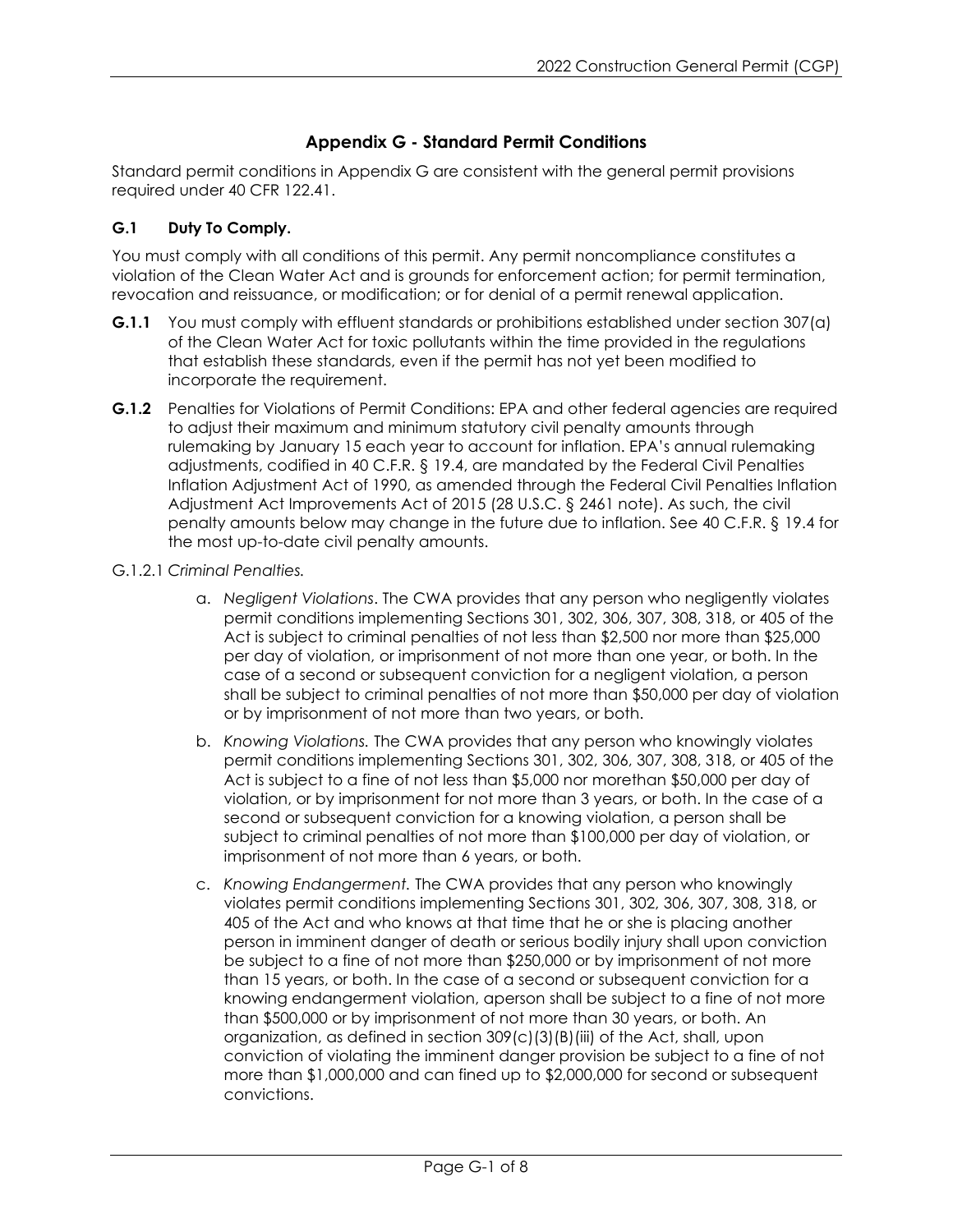- d. *False Statement.* The CWA provides that any person who falsifies, tampers with, or knowingly renders inaccurate any monitoring device or method required to be maintained under this permit shall, upon conviction, be punished by a fine of not more than \$10,000, or by imprisonment for not more than 2 years, or both. If a conviction of a person is for a violation committed after a first conviction of such person under this paragraph, punishment is a fine of not more than \$20,000 per day of violation, or by imprisonment of not more than 4 years, or both. The Act further provides that any person who knowingly makes any false statement, representation, or certification in any record or other document submitted or required to be maintained under this permit, including monitoring reports or reports of compliance or noncompliance shall, upon conviction, be punished by a fine of not more than \$10,000 per violation, or by imprisonment for not more than 6 months per violation, or by both.
- G.1.2.2 *Civil Penalties.* The CWA provides that any person who violates a permit condition implementing Sections 301, 302, 306, 307, 308, 318, or 405 of the Act is subject to a civil penalty not to exceed the maximum amount authorized by Section 309(d) of the Act, as adjusted pursuant to the Federal Civil Penalties Inflation Adjustment Act of 1990 (28 U.S.C. § 2461 note), and codified at 40 CFR § 19.4.
- G.1.2.3 *Administrative Penalties.* The CWA provides that any person who violates a permit condition implementing Sections 301, 302, 306, 307, 308, 318, or 405 of the Act is subject to an administrative penalty, as follows:
	- a. *Class I Penalty.* Not to exceed the maximum amounts authorized by Section 309(g)(2)(A) of the Act and the Federal Civil Penalties Inflation Adjustment Act of 1990 as amended by the Federal Civil Penalties Inflation Adjustment Act Improvements Act of 2015 (28 U.S.C. § 2461 note), and codified at 40 CFR § 19.4.
	- b. *Class II Penalty.* Not to exceed the maximum amounts authorized by Section 309(g)(2)(B) of the Act and the Federal Civil Penalties Inflation Adjustment Act of 1990, as amended by the Federal Civil Penalties Inflation Adjustment Act Improvements Act of 2015 (28 U.S.C. § 2461 note), and codified at 40 CFR § 19.4.

# **G.2 Duty to Reapply.**

If you wish to continue an activity regulated by this permit after the expiration date of this permit, you must apply for and obtain authorization as required by the new permit once EPA issues it.

## **G.3 Need to Halt or Reduce Activity Not a Defense.**

It shall not be a defense for you in an enforcement action that it would have been necessary to halt or reduce the permitted activity in order to maintain compliance with the conditions of this permit.

## **G.4 Duty to Mitigate.**

You must take all reasonable steps to minimize or prevent any discharge in violation of this permit which has a reasonable likelihood of adversely affecting human health or the environment.

## **G.5 Proper Operation and Maintenance.**

You must at all times properly operate and maintain all facilities and systems of treatment and control (and related appurtenances) that are installed or used by you to achieve compliance with the conditions of this permit. Proper operation and maintenance also includes adequate laboratory controls and appropriate quality assurance procedures. This provision requires the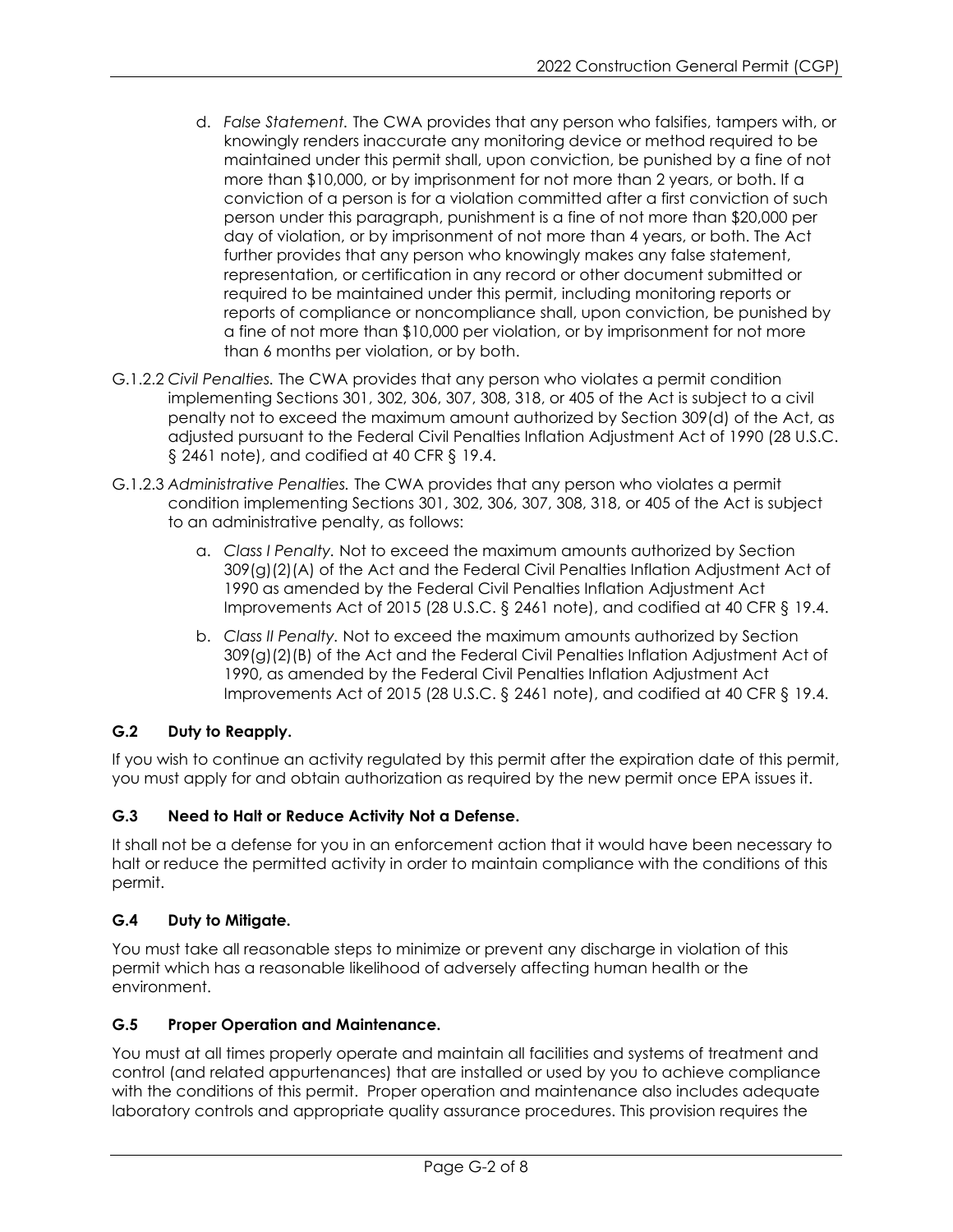operation of backup or auxiliary facilities or similar systems which are installed by you only when the operation is necessary to achieve compliance with the conditions of this permit.

### **G.6 Permit Actions.**

This permit may be modified, revoked and reissued, or terminated for cause. Your filing of a request for a permit modification, revocation and reissuance, or termination, or a notification of planned changes or anticipated noncompliance does not stay any permit condition.

### **G.7 Property Rights.**

This permit does not convey any property rights of any sort, or any exclusive privileges.

### **G.8 Duty to Provide Information.**

You must furnish to EPA or an authorized representative (including an authorized contractor acting as a representative of EPA), within a reasonable time, any information that EPA may request to determine whether cause exists for modifying, revoking and reissuing, or terminating this permit or to determine compliance with this permit. You must also furnish to EPA or an authorized representative upon request, copies of records required to be kept by this permit.

### **G.9 Inspection and Entry.**

You must allow EPA or an authorized representative (including an authorized contractor acting as a representative of EPA), upon presentation of credentials and other documents as may be required by law, to:

- **G.9.1** Enter upon your premises where a regulated facility or activity is located or conducted, or where records must be kept under the conditions of this permit;
- **G.9.2** Have access to and copy, at reasonable times, any records that must be kept under the conditions of this permit;
- **G.9.3** Inspect at reasonable times any facilities, equipment (including monitoring and control equipment), practices, or operations regulated or required under this permit; and
- **G.9.4** Sample or monitor at reasonable times, for the purposes of assuring permit compliance or as otherwise authorized by the Clean Water Act, any substances or parameters at any location.

#### **G.10 Monitoring and Records.**

- **G.10.1** Samples and measurements taken for the purpose of monitoring must be representative of the volume and nature of the monitored activity.
- **G.10.2** You must retain records of all monitoring information, including all calibration and maintenance records and all original strip chart recordings for continuous monitoring instrumentation, copies of all reports required by this permit, and records of all data used to complete the application for this permit, for a period of at least three years from the date the permit expires or the date the permittee's authorization is terminated. This period may be extended by request of EPA at any time.
- **G.10.3** Records of monitoring information must include:
- G.10.3.1 The date, exact place, and time of sampling or measurements;
- G.10.3.2 The individual(s) who performed the sampling or measurements;
- G.10.3.3 The date(s) analyses were performed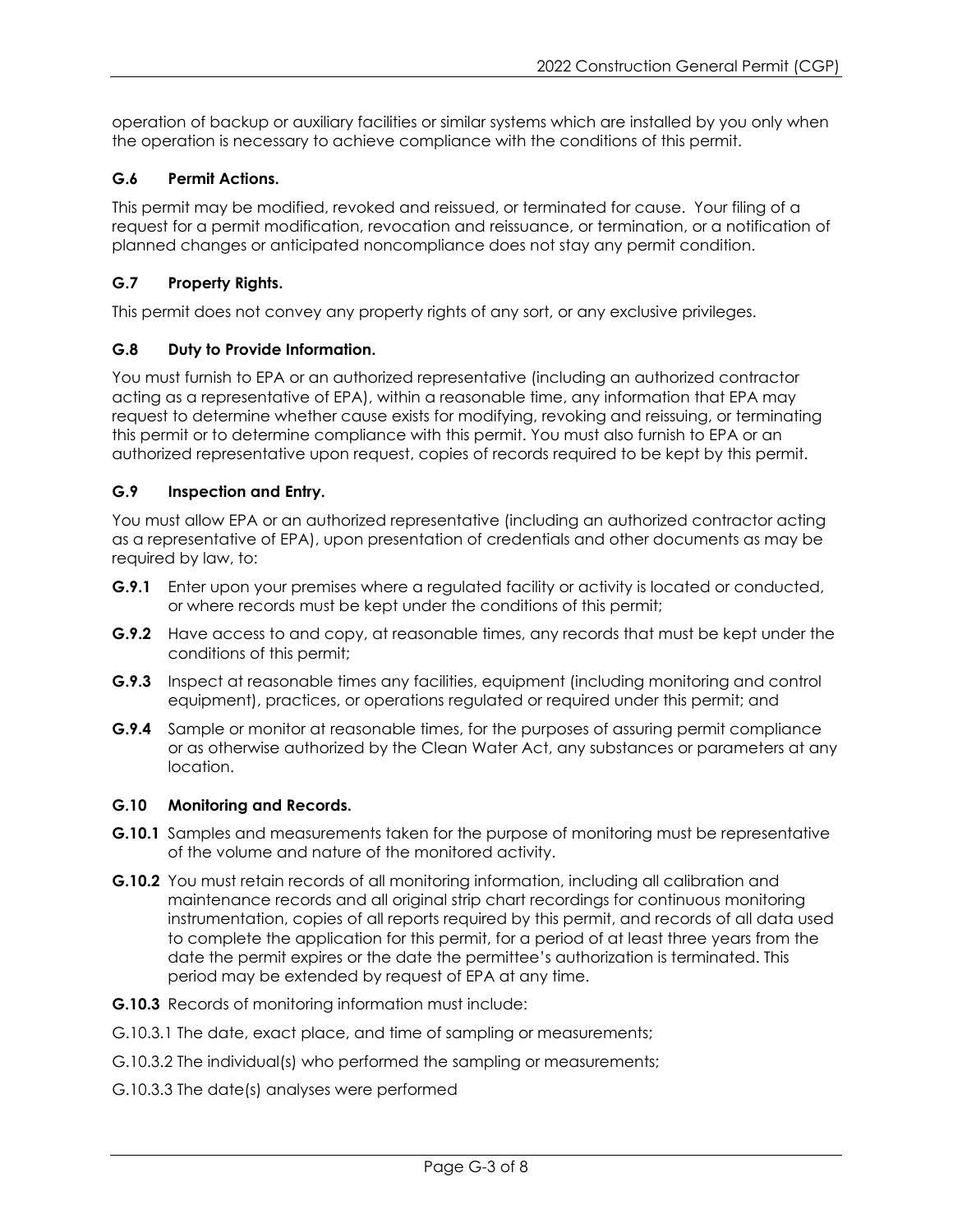- G.10.3.4 The individual(s) who performed the analyses;
- G.10.3.5 The analytical techniques or methods used; and
- G.10.3.6 The results of such analyses.
- **G.10.4** Monitoring must be conducted according to test procedures approved under 40 CFR Part 136, unless other test procedures have been specified in the permit.
- **G.10.5** The Clean Water Act provides that any person who falsifies, tampers with, or knowingly renders inaccurate any monitoring device or method required to be maintained under this permit shall, upon conviction, be punished by a fine of not more than \$10,000, or by imprisonment for not more than 2 years, or both. If a conviction of a person is for a violation committed after a first conviction of such person under this paragraph, punishment is a fine of not more than \$20,000 per day of violation, or by imprisonment of not more than 4 years, or both.

#### **G.11 Signatory Requirements.**

- **G.11.1** All applications, including NOIs and NOTs, must be signed as follows:
- G.11.1.1 For a corporation: By a responsible corporate officer. For the purpose of this subsection, a responsible corporate officer means: (i) a president, secretary, treasurer, or vicepresident of the corporation in charge of a principal business function, or any other person who performs similar policy- or decision-making functions for the corporation, or (ii) the manager of one or more manufacturing, production, or operating facilities, provided, the manager is authorized to make management decisions which govern the operation of the regulated facility including having the explicit or implicit duty of making major capital investment recommendations, and initiating and directing other comprehensive measures to assure long term environmental compliance with environmental laws and regulations; the manager can ensure that the necessary systems are established or actions taken to gather complete and accurate information for permit application requirements; and where authority to sign documents has been assigned or delegated to the manager in accordance with corporate procedures.
- G.11.1.2 For a partnership or sole proprietorship: By a general partner or the proprietor, respectively; or
- G.11.1.3 For a municipality, state, federal, or other public agency: By either a principal executive officer or ranking elected official. For purposes of this subsection, a principal executive officer of a federal agency includes (i) the chief executive officer of the agency, or (ii) a senior executive officer having responsibility for the overall operations of a principal geographic unit of the agency (e.g., Regional Administrator of EPA).
- **G.11.2** Your SWPPP (including changes to your SWPPP inspection reports), corrective action log, turbidity monitoring report, site inspection and dewatering inspection reports, and any other compliance documentation required under this permit, must be signed by a person described in Appendix G, Subsection G.11.1 above or by a duly authorized representative of that person. A person is a duly authorized representative only if:
- G.11.2.1 The authorization is made in writing by a person described in Appendix G, Subsection G.11.1;
- G.11.2.2 The authorization specifies either an individual or a position having responsibility for the overall operation of the regulated facility or activity such as the position of plant manager, operator of a well or a well field, superintendent, position of equivalent responsibility, or an individual or position having overall responsibility for environmental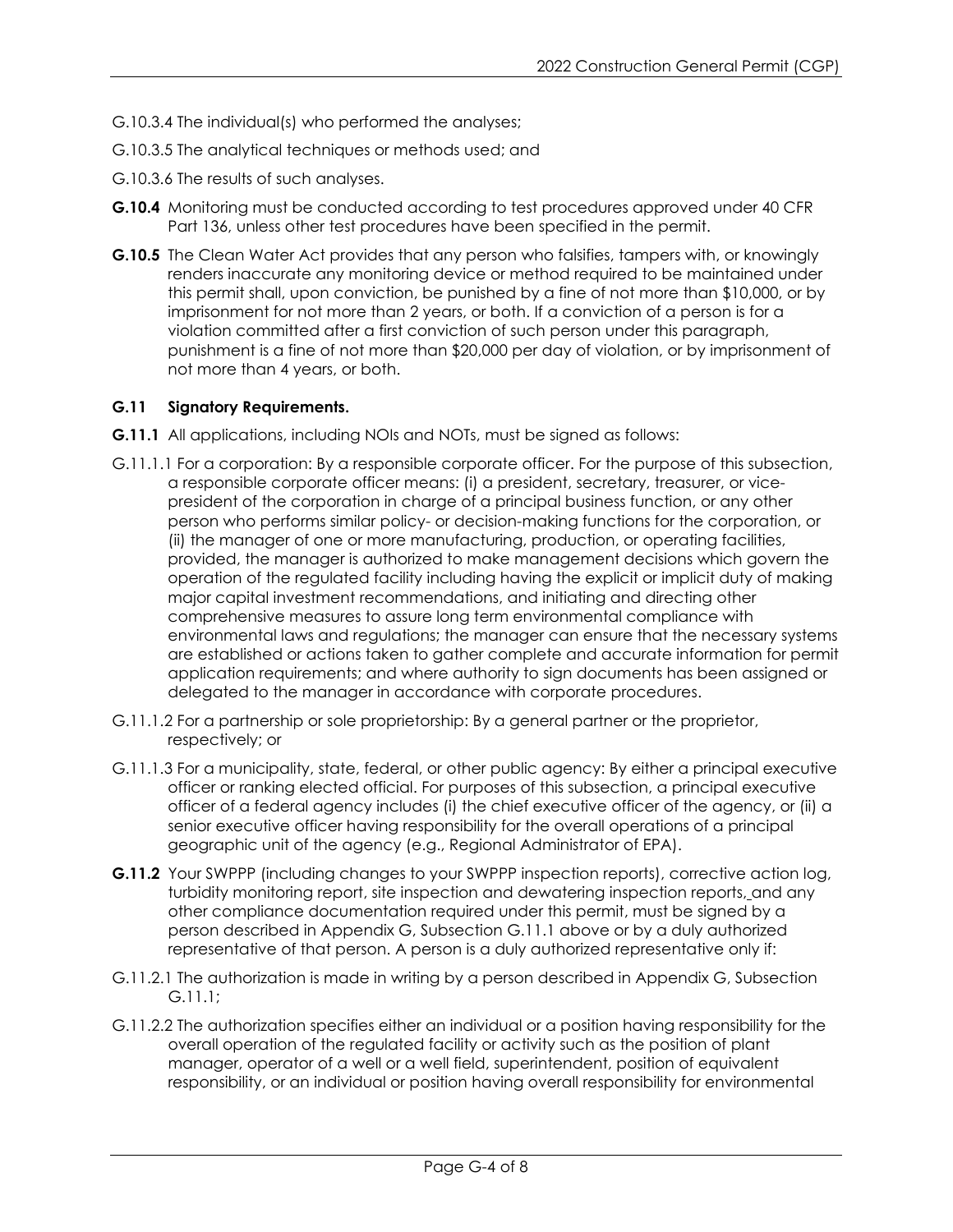matters for the company. (A duly authorized representative may thus be either a named individual or any individual occupying a named position); and

- G.11.2.3 The signed and dated written authorization is included in the SWPPP. A copy must be submitted to EPA, if requested.
- **G.11.3** Changes to Authorization. If an authorization under this permit is no longer accurate because a different operator has responsibility for the overall operation of the construction site, a new NOI must be submitted to EPA. See Table 1 in Part 1.4.3 of the permit. However, if the only change that is occurring is a change in contact information or a change in the facility's address, the operator need only make a modification to the existing NOI submitted for authorization.
- **G.11.4** Any person signing documents in accordance with Appendix G, Subsections G.11.1 or G.11.2 above must include the following certification:

"I certify under penalty of law that this document and all attachments were prepared under my direction or supervision in accordance with a system designed to assure that qualified personnel properly gathered and evaluated the information contained therein. Based on my inquiry of the person or persons who manage the system, or those persons directly responsible for gathering the information, the information contained is, to the best of my knowledge and belief, true, accurate, and complete. I have no personal knowledge that the information submitted is other than true, accurate, and complete. I am aware that there are significant penalties for submitting false information, including the possibility of fine and imprisonment for knowing violations."

- **G.11.5** For persons signing NOIs electronically, in addition to meeting other applicable requirements in Appendix G, Subsection G.11, such signatures must meet the same signature, authentication, and identity-proofing standards set forth at 40 CFR § 3.2000(b) for electronic reports (including robust second-factor authentication).
- **G.11.6** The CWA provides that any person who knowingly makes any false statement, representation, or certification in any record or other document submitted or required to be maintained under this permit, including monitoring reports or reports of compliance or non-compliance shall, upon conviction, be punished by a fine of not more than \$10,000 per violation, or by imprisonment for not more than 6 months per violation, or by both.

### **G.12 Reporting Requirements.**

- **G.12.1** Planned changes. You must give notice to EPA as soon as possible of any planned physical alterations or additions to the permitted facility. Notice is required only when:
- G.12.1.1 The alteration or addition to a permitted facility may meet one of the criteria for determining whether a facility is a new source in 40 CFR 122.29(b); or
- G.12.1.2 The alteration or addition could significantly change the nature or increase the quantity of pollutants discharged. This notification applies to pollutants which are subject neither to effluent limitations in the permit, nor to notification requirements under 40 CFR 122.42(a)(1).
- **G.12.2** Anticipated noncompliance. You must give advance notice to EPA of any planned changes in the permitted facility or activity which may result in noncompliance with permit requirements.
- **G.12.3** Transfers. This permit is not transferable to any person except after notice to EPA. Where a facility wants to change the name of the permittee, the original permittee (the first owner or operators) must submit a Notice of Termination pursuant to Part 8. The new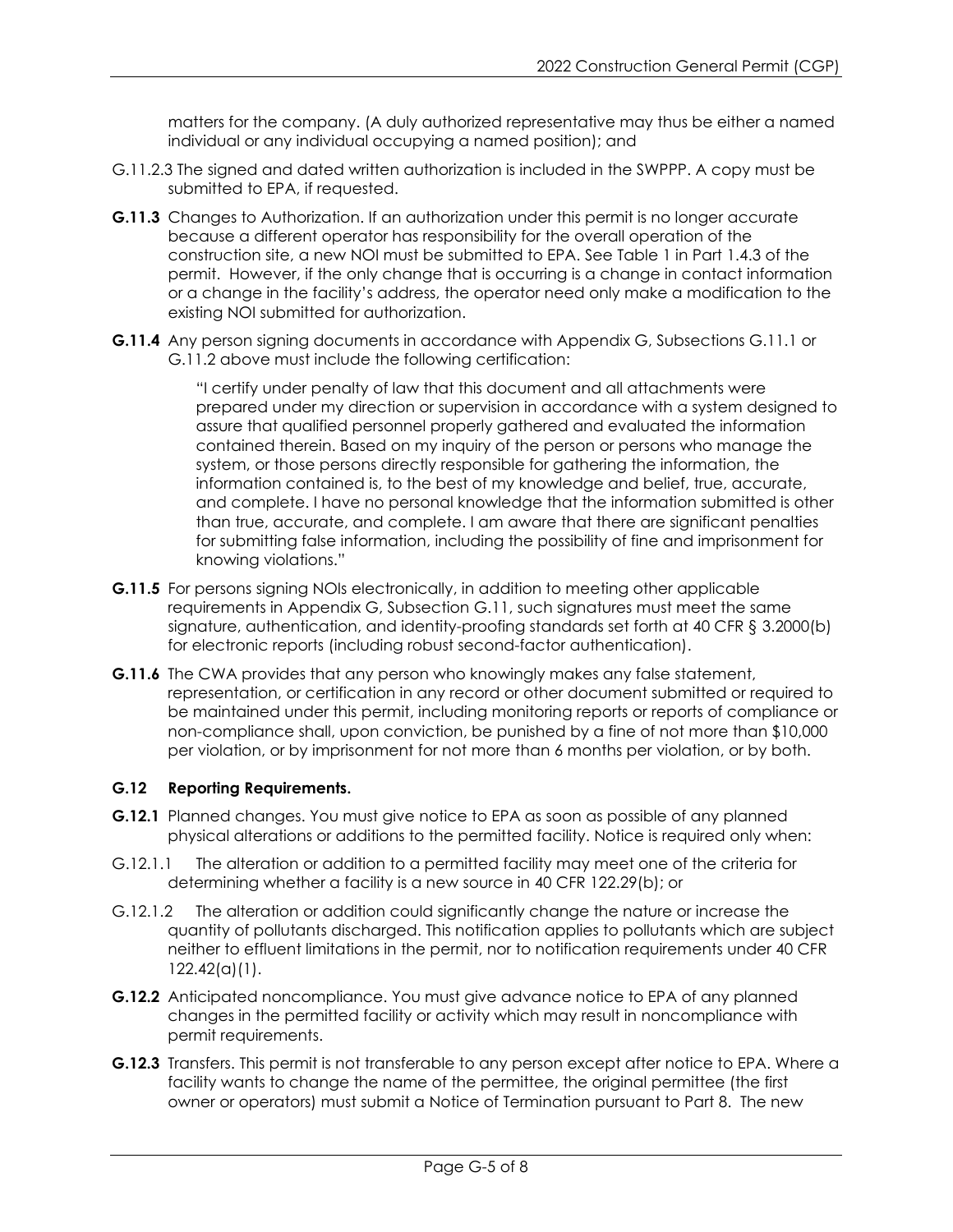owner or operator must submit a Notice of Intent in accordance with Part 1.4 and Table 1. See also requirements in Appendix G, Subsections G.11.1 and G.11.2.

- **G.12.4** Monitoring reports. Monitoring results must be reported at the intervals specified elsewhere in this permit.
- G.12.4.1 Monitoring results must be reported on a Discharge Monitoring Report (DMR) or forms provided or specified by EPA for reporting results of monitoring of sludge use or disposal practices.
- G.12.4.2 If you monitor any pollutant more frequently than required by the permit using test procedures approved under 40 CFR Part 136 or, in the case of sludge use or disposal, approved under 40 CFR 136 unless otherwise specified in 40 CFR Part 503, or as specified in the permit, the results of this monitoring must be included in the calculation and reporting of the data submitted in the DMR or sludge reporting form specified by EPA.
- **G.12.5** Compliance schedules. Reports of compliance or noncompliance with, or any progress reports on, interim and final requirements contained in any compliance schedule of this permit must be submitted no later than 14 days following each schedule date.
- **G.12.6** Twenty-four hour reporting. In addition to reports required elsewhere in this permit:
- G.12.6.1 You must report any noncompliance which may endanger health or the environment directly to the EPA Regional Office (see contacts at [https://www2.epa.gov/national](https://www2.epa.gov/national-pollutant-discharge-elimination-system-npdes/contact-us-stormwater#regional)[pollutant-discharge-elimination-system-npdes/contact-us-stormwater#regional\)](https://www2.epa.gov/national-pollutant-discharge-elimination-system-npdes/contact-us-stormwater#regional). Any information must be provided orally within 24 hours from the time you become aware of the circumstances. A written submission must also be provided within five days of the time you become aware of the circumstances. The written submission must contain a description of the noncompliance and its cause; the period of noncompliance, including exact dates and times, and if the noncompliance has not been corrected, the anticipated time it is expected to continue; and steps taken or planned to reduce, eliminate, and prevent reoccurrence of the noncompliance.
- G.12.6.2 The following shall be included as information which must be reported within 24 hours under this paragraph.
	- a. Any unanticipated bypass which exceeds any effluent limitation in the permit. (See 40 CFR 122.41(m)(3)(ii))
	- b. Any upset which exceeds any effluent limitation in the permit
	- c. Violation of a maximum daily discharge limit for any numeric effluent limitation. (See 40 CFR 122.44(g).)
- G.12.6.3 EPA may waive the written report on a case-by-case basis for reports under Appendix G, Subsection G.12.6.2 if the oral report has been received within 24 hours.
- **G.12.7** Other noncompliance. You must report all instances of noncompliance not reported under Appendix G, Subsections G.12.4, G.12.5, and G.12.6, at the time monitoring reports are submitted. The reports must contain the information listed in Appendix G, Subsection G.12.6.
- **G.12.8** Other information. Where you become aware that you failed to submit any relevant facts in a permit application, or submitted incorrect information in a permit application or in any report to the Permitting Authority, you must promptly submit such facts or information.

### **G.13 Bypass.**

**G.13.1** Definitions.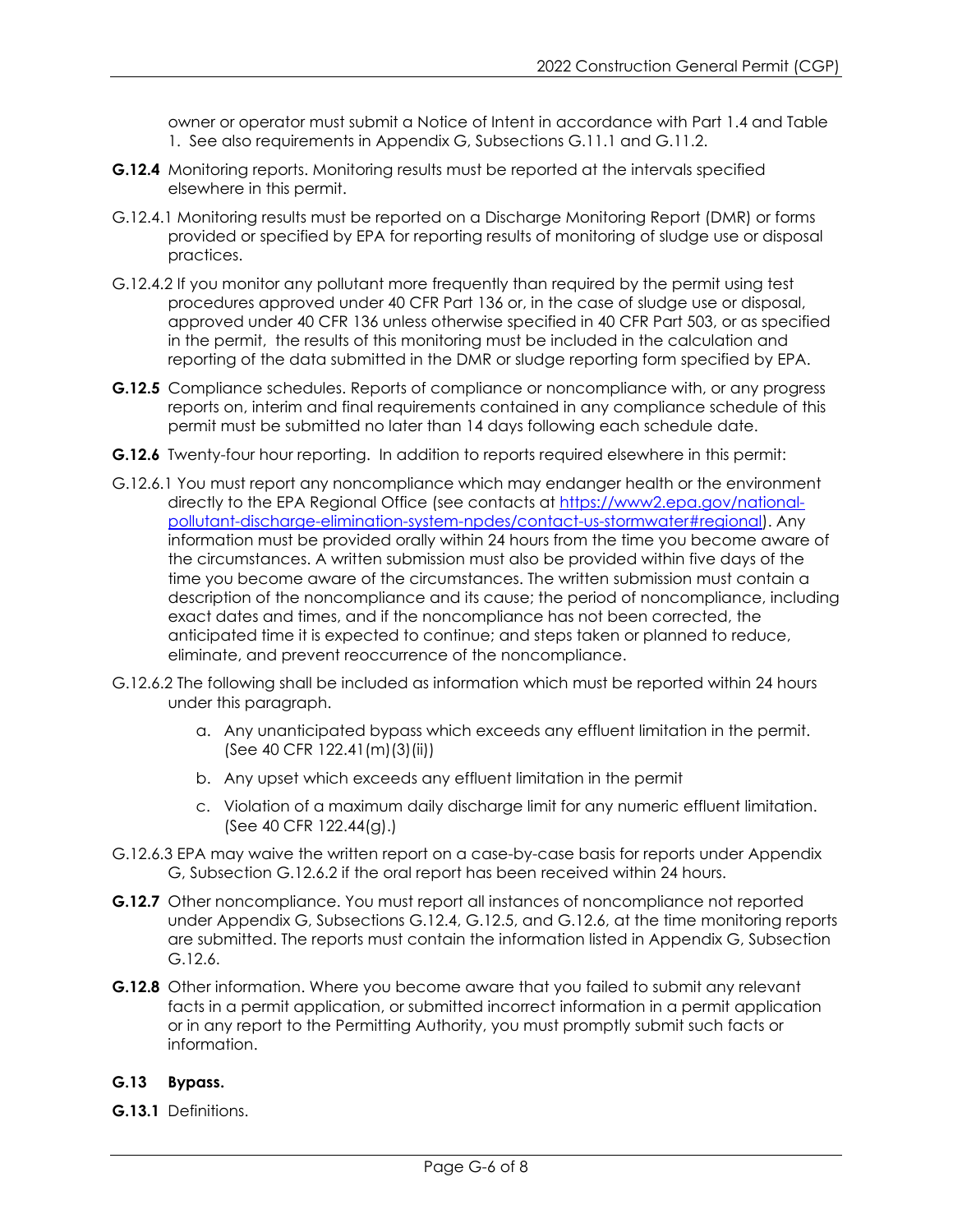- G.13.1.1 Bypass means the intentional diversion of waste streams from any portion of a treatment facility See 40 CFR 122.41(m)(1)(i).
- G.13.1.2 Severe property damage means substantial physical damage to property, damage to the treatment facilities which causes them to become inoperable, or substantial and permanent loss of natural resources which can reasonably be expected to occur in the absence of a bypass. Severe property damage does not mean economic loss caused by delays in production. See 40 CFR  $122.41(m)(1)(ii)$ .
- **G.13.2** Bypass not exceeding limitations. You may allow any bypass to occur which does not cause effluent limitations to be exceeded, but only if it also is for essential maintenance to assure efficient operation. These bypasses are not subject to the provisions of Appendix G, Subsections G.13.3 and G.13.4. See 40 CFR 122.41(m)(2).
- **G.13.3** Notice.
- G.13.3.1 Anticipated bypass. If you know in advance of the need for a bypass, you must submit prior notice, if possible at least ten days before the date of the bypass. See 40 CFR 122.41(m)(3)(i).
- G.13.3.2 Unanticipated bypass. You must submit notice of an unanticipated bypass as required in Appendix G, Subsection G.12.6 (24-hour notice). See 40 CFR 122.41(m)(3)(ii).
- **G.13.4** Prohibition of bypass. See 40 CFR 122.41(m)(4).
- G.13.4.1 Bypass is prohibited, and EPA may take enforcement action against you for bypass, unless:
	- a. Bypass was unavoidable to prevent loss of life, personal injury, or severe property damage;
	- b. There were no feasible alternatives to the bypass, such as the use of auxiliary treatment facilities, retention of untreated wastes, or maintenance during normal periods of equipment downtime. This condition is not satisfied if adequate backup equipment should have been installed in the exercise of reasonable engineering judgment to prevent a bypass which occurred during normal periods of equipment downtime or preventive maintenance; and
	- c. You submitted notices as required under Appendix G, Subsection G.13.3.
- G.13.4.2 EPA may approve an anticipated bypass, after considering its adverse effects, if EPA determines that it will meet the three conditions listed above in Appendix G, Subsection G.13.4.1.

### **G.14 Upset.**

- **G.14.1** Definition. Upset means an exceptional incident in which there is unintentional and temporary noncompliance with technology based permit effluent limitations because of factors beyond your reasonable control. An upset does not include noncompliance to the extent caused by operational error, improperly designed treatment facilities, inadequate treatment facilities, lack of preventive maintenance, or careless or improper operation. See 40 CFR 122.41(n)(1).
- **G.14.2** Effect of an upset. An upset constitutes an affirmative defense to an action brought for noncompliance with such technology based permit effluent limitations if the requirements of Appendix G, Subsection G.14.3 are met. No determination made during administrative review of claims that noncompliance was caused by upset, and before an action for noncompliance, is final administrative action subject to judicial review. See 40 CFR 122.41(n)(2).